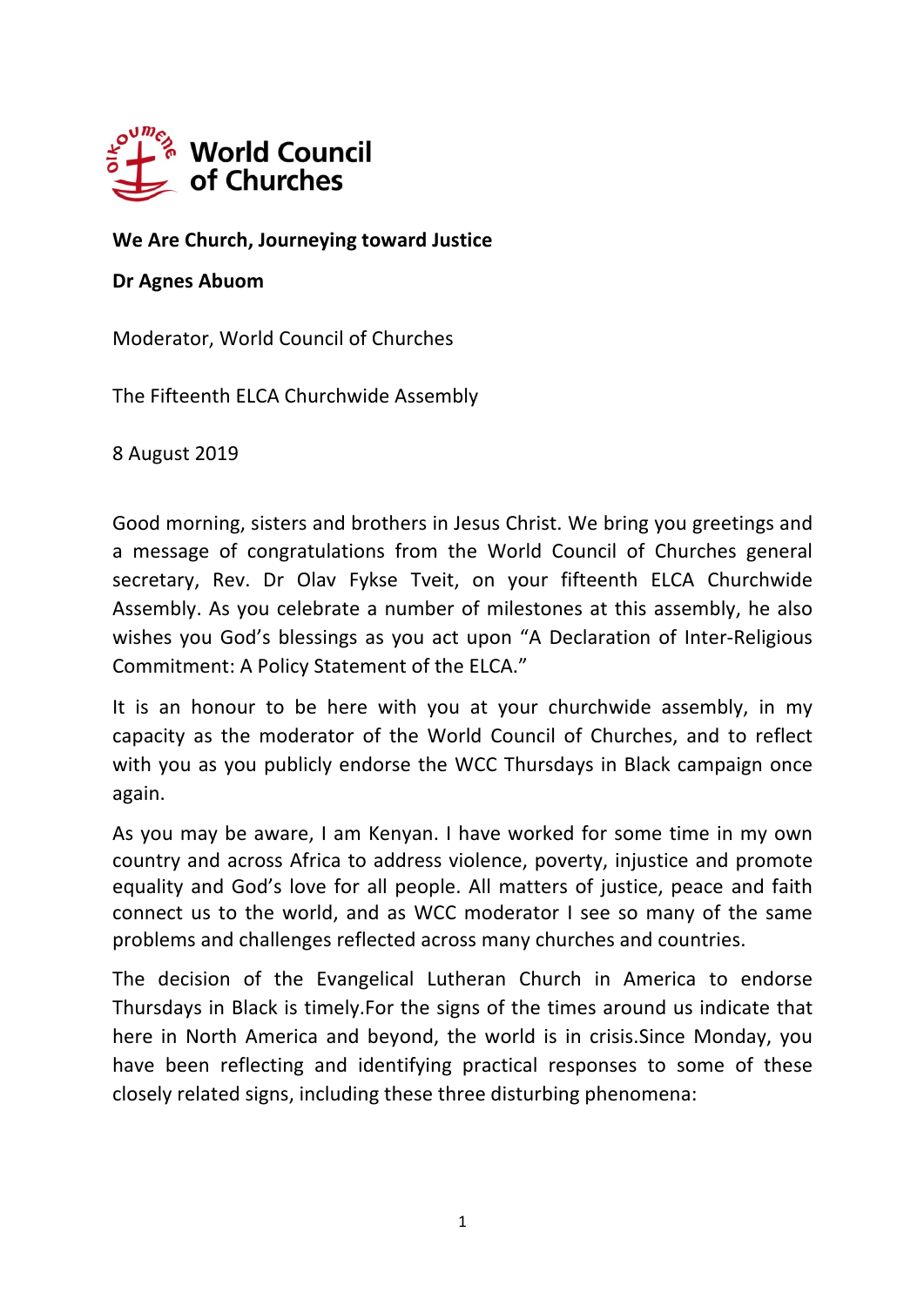1. **Xenophobia, racism, and populist nationalism**: As we meet here, xenophobia, racism and populist nationalism gain momentum every day, and like a bushfire, they have become widespread. Xenophobia has caused division, claimed lives, and is a threat to peace and security in many spaces. And far too often, the first impacted are women, children, and the weak, such as the elderly and the disabled. In denying rights of the stranger and in refusing to welcome the stranger, we run the risk of ignoring the hungry, naked, and imprisoned.

When politics is used to justify or ignore acts of racism and xenophobia, we know that it is time for action. Aware that historically the church has spoken against this issue, the church cannot and must not keep silent. Rather, now is the time for the church to revamp its actions against xenophobia, racism, and populist nationalism.

2. **War and its impact on survivors**: With the increase in militarization and with installation of peace-keeping and security forces globally, there is also an increase in sexual and gender-based violence in such spaces. The reports of the UN High Commissioner for Refugees indicate that rape is not only a weapon of war. Also in post-war spaces, rape, forced marriages, trafficking in persons, as well as susceptibility to malnutrition and diseases are increasing as a result of scarce resources and threats to security. This affects all impacted by the war: men, women and children. It is unfortunate that rape is now being normalized as part of the whole culture of war, which is a development that we must resist in every way.

I have encountered some survivors in my work with the churches in Africa and the rest of the world. And it is clear that the oppressed and the victimized who have been silenced are relying on us to tell their stories and to speak out. Sisters and brothers, this is the season for action.

3. **Sexual and gender-based violence (SGBV)**: One of the most pressing and most urgent problems that require our concerted efforts is sexual and gender-based violence (SGBV). It has become a severe pandemic to which the church must continue to respond. SGBV occurs in times of war and peace, in the public and private arenas, at home, in the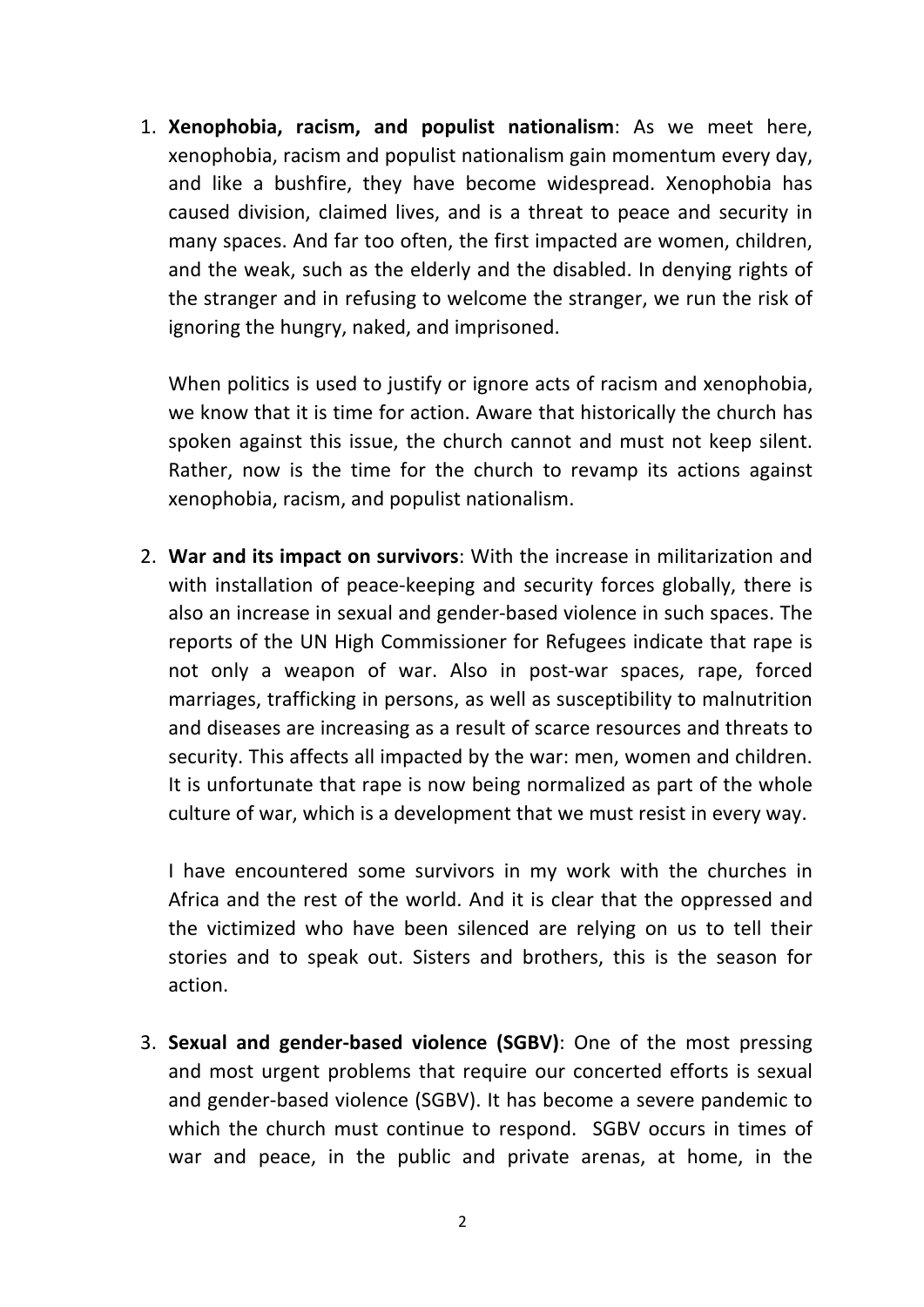workplace, at schools, and even in our churches.Perpetrators include strangers, family members, and friends; persons of prominent social standing as well as the ordinary civilian; men and women; the young and old.

In my home country, Kenya, SGBV has escalated to the point where cases of murder-suicides are no longer exceptional news items.But this is not only a Kenyan problem: murder-suicides (whether in domestic disputes or school shootings) have become part of the new global narrative, at an alarming rate that calls for counselling and trauma services to be an essential part of the church's pastoral ministry today.

## **What is to be done?**

The time has come, and now is, for us as the church to reclaim our prophetic role in speaking truth to power on behalf of the victimized and vulnerable.The World Council of Churches is committed to drawing attention to the problems and to creating awareness through our programmatic work across the secretariat and through the work and witness of member churches like you.

At the WCC, we have taken a multipronged, intersectional approach to addressing issues related to sexual and gender-based violence – from women's pilgrim team visits in conflicted countries, to work on Positive Masculinities; from contextual Bible studies to developing a gender justice policy; from denouncing sexual and gender-based violence to supporting policies that accompany perpetrators to reduce recurrence.

Of course, ours is a work in progress, and not all our membership is at the same place. Thus we salute the commitment to preserving human dignity and justice, evidenced in your own programmes and policies.

And yet, far too often, it seems as if the church is silent. Many others have been overcome by their own fears and failings, contributing to the complicity and the complexity that result in sexual and gender-based violence.Through their (in) action, the global church has failed.We have failed to speak up, and speak out against the demons of xenophobia, racism, populist nationalism; war and sexism which give rise to increased incidents of injustice.We have failed to speak truth to power, denying our prophetic call to bring Good News to the poor, proclaim release of the captive and liberation for the oppressed.We have failed when we use scripture, tradition, and theology to perpetuate the myth